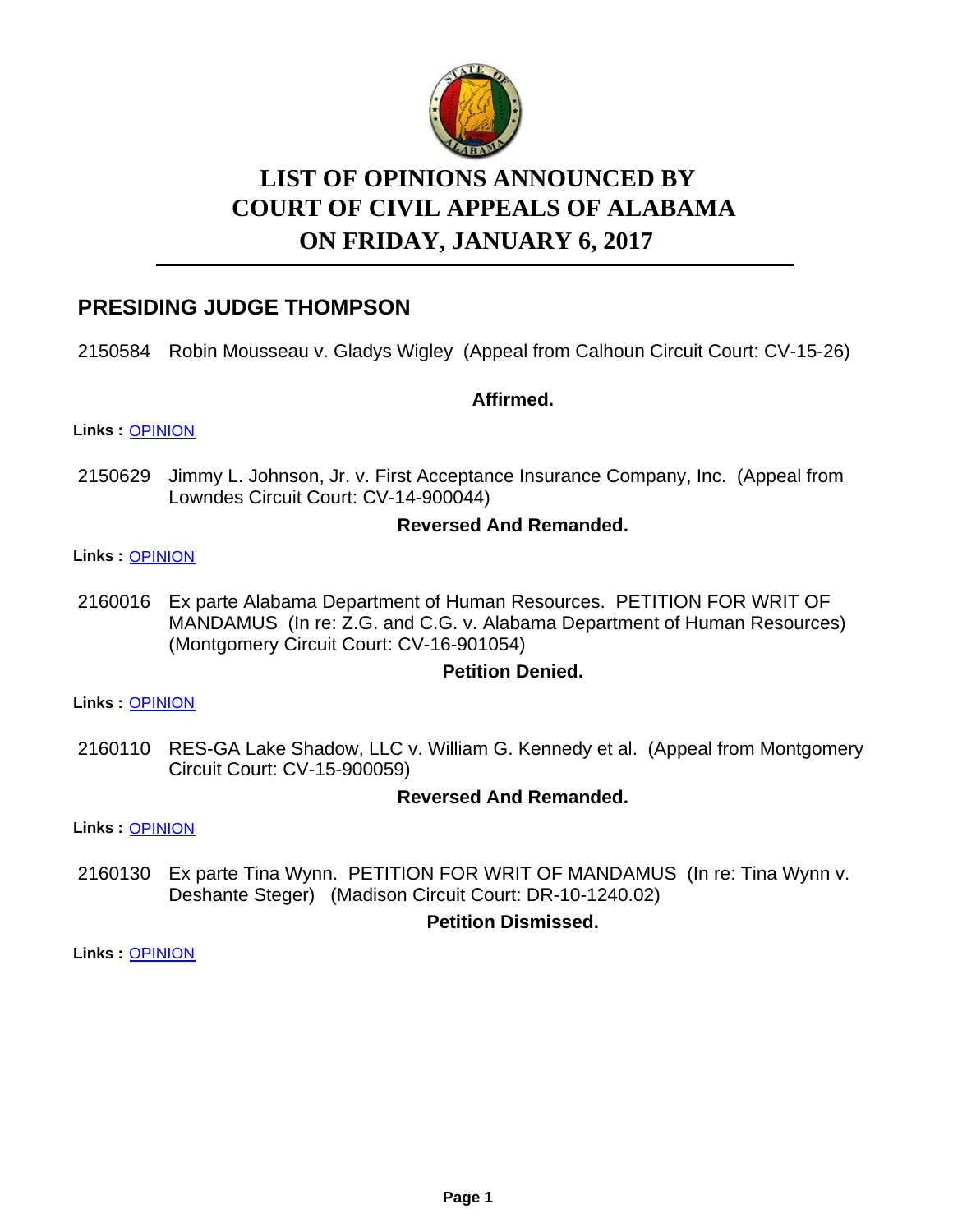## **JUDGE MOORE**

2150495 Wendi A. Henderson v. Kerry Henderson (Appeal from Cullman Circuit Court: DR-13-900216)

### **Affirmed In Part; Reversed In Part; And Remanded With Instructions.**

- **Links :** [OPINION](https://acis.alabama.gov/displaydocs.cfm?no=779286&event=4TH0LQZA8)
- Ex parte Carl Michael Seibert. PETITION FOR WRIT OF MANDAMUS (In re: Carl Michael Seibert v. Lorrie Ann Fields Seibert) (Madison Circuit Court: DR-13-900006.01) 2160006

### **Petition Denied.**

**Links :** [OPINION](https://acis.alabama.gov/displaydocs.cfm?no=779291&event=4TH0LR02F)

### **JUDGE DONALDSON**

2150839 J.F. Ingram State Technical College v. Stanley Carter

### **Reversed And Judgment Rendered.**

**Links :** [OPINION](https://acis.alabama.gov/displaydocs.cfm?no=779290&event=4TH0LQZWS)

2150969 Jerry M. Blevins v. Thomas R. Boller, P.C. (Appeal from Baldwin Circuit Court: CV-15-901217)

### **Appeal Dismissed; Petition Denied.**

**Links :** [OPINION](https://acis.alabama.gov/displaydocs.cfm?no=779318&event=4TH0MWJSR)

2160120 Ex parte Associated General Contractors Workers' Compensation Self-Insurers Fund, Alabama Branch, and Good Hope Contracting, Inc. PETITION FOR WRIT OF MANDAMUS (In re: Associated General Contractors Workers' Compensation Self-Insurers Fund, Alabama Branch v. Lynn Harding) (Cullman Circuit Court: CV-16-900208)

### **Petition Granted; Writ Issued.**

**Links :** [OPINION](https://acis.alabama.gov/displaydocs.cfm?no=779294&event=4TH0LR0JR)

### **PER CURIAM**

2150748 Keevis D. Watkins v. Brianne Claire Lee (Appeal from Morgan Circuit Court: DR-14-900194)

**Affirmed.**

**Links :** [OPINION](https://acis.alabama.gov/displaydocs.cfm?no=779289&event=4TH0LQZQQ)